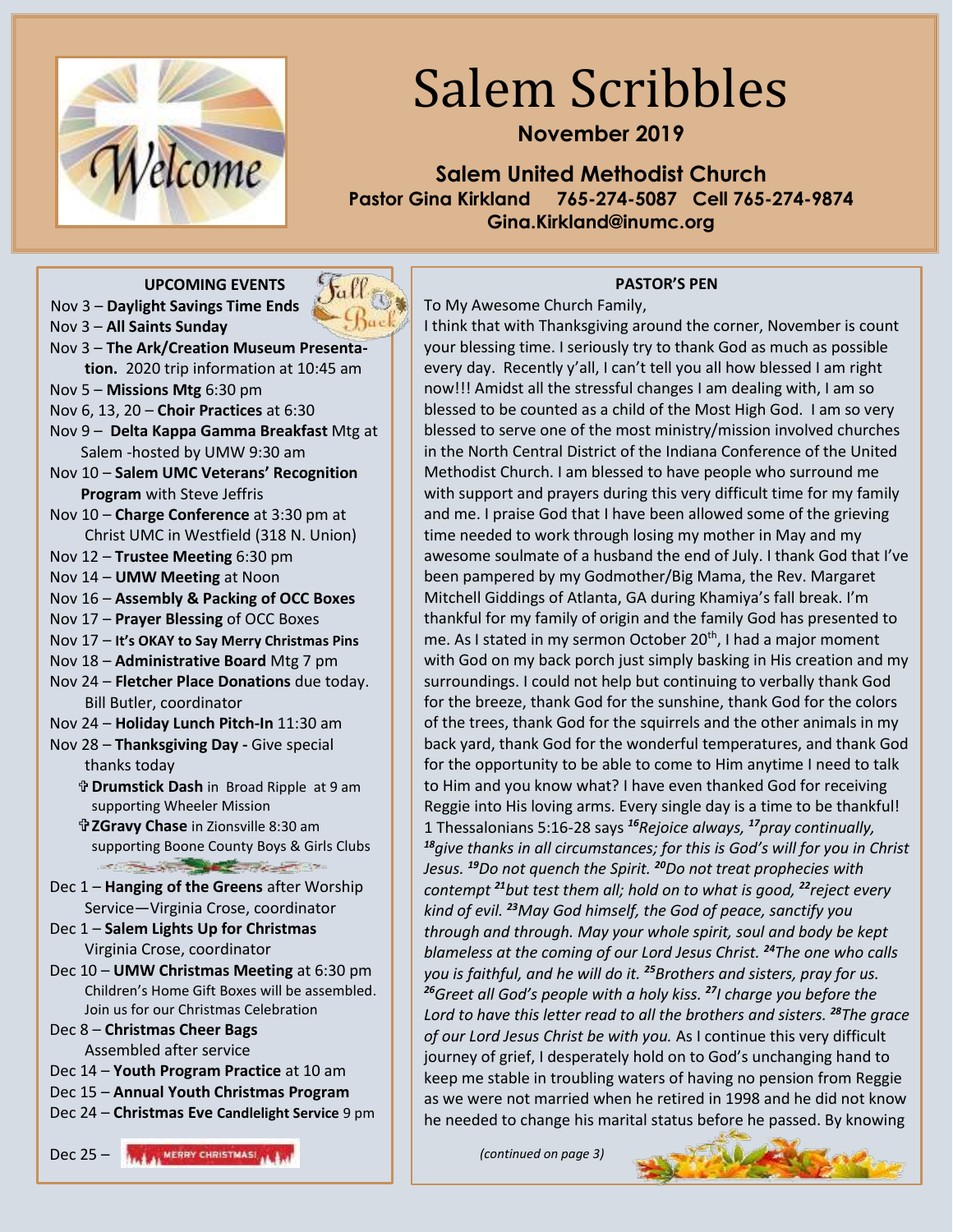#### **NOVEMBER BIRTHDAYS**

2nd Eric Hand 11th Jay Harmon 24th Nathan Hand 4th Mike Thayer 11th Steve Sharp 27th Jeff Johnson 6th Judy Washburn 16th Jon Peterson 28th Stacy Dieckman 7th Phyllis Bakeis 19th Courtney Isaacs 28th O Hamilton 7th Paula Overman 23rd Rush Harmon, Jr. 28th Kelli Starkey

#### **NOVEMBER ANNIVERSARIES**

 4th Bill & Danelle Butler 16th Brian & Mollie Earnhart

(If you or a family member is not on our birthday and/or anniversary monthly list used in Scribbles and would like to be, please give name/month/day to Martha Randel at SiSRandel@gmail.com)

# **The following need our prayers**.



|                             | <b>PRAYER LIST</b>          |                          |  |
|-----------------------------|-----------------------------|--------------------------|--|
| Arnold's Grandson           | <b>Travis Heckart</b>       | Carolyn Reutter          |  |
| Pat Arnold's Brother-in-Law | Louise Hoagland             | Mrs. Ray Robert          |  |
| Asher                       | <b>Mariam Fisher Hutsen</b> | Donita Roberts           |  |
| Sean Bakeis                 | Myra Johnson                | Micah Romig              |  |
| Shawna Baker                | Keaton                      | Deputy Sam Scott         |  |
| Skip Barker                 | Libby Keck                  | <b>Betty Wetherford</b>  |  |
| <b>Brenda</b>               | Gina Kirkland               | Sandra Sharp             |  |
| <b>Brian</b>                | Jennifer Lee                | <b>Stephanie Seifts</b>  |  |
| <b>Rodney Carter</b>        | Lily                        | <b>Marvin Starkey</b>    |  |
| Christy                     | <b>Britney Maker</b>        | Ann & Bing Stum          |  |
| <b>Conceptione Family</b>   | Sorin Martin                | Aaron Taylor             |  |
| Marge Curry                 | <b>Gerald McGowen</b>       | Jane Taylor              |  |
| Jim Curry                   | <b>Ashley Medaris</b>       | Brenda & Steven Taylor   |  |
| Donna David                 | Jim & Linda Miller          | Larry Thatcher           |  |
| Carla Fletcher              | Carol Moyer                 | Paul Thomas              |  |
| Debbie                      | Jessica Pabst               | The Walker's             |  |
| Lisa Flynn                  | The Patton's                | <b>Betty Weatherford</b> |  |
| O Hamilton                  | <b>Betty Paddock</b>        | Cody Wilson              |  |
| Rush & Ruth Harmon          | <b>Danny Price</b>          | Peter Yoder              |  |
| <b>Brittani Hawk</b>        |                             | Rose Yoder               |  |

Pray for our Salem UMC family. Pray for our troops, near and far; persecuted Christians every-where; people in hospitals and nursing homes; and those who suffer from conflicts around the world including terrorism. Pray for victims of natural disasters. Pray for peace and safety for any and all refugees. Pray for those with unspoken requests. Pray for wisdom by our politicians, and pray for our country. Pray for our local first responders, EMS, medical teams, fire fighters and police who give immediate help for those in need. Pray for our protectors, border patrol officers, security guards, and for victims of crimes. And do continue to pray for "Old Man Cline!" *{All Mankind}*



For Prayer List updates, please contact Martha Randel at SiSRandel@gmail.com

Prayers for Mary Speck and family with the passing of Mary's sister. Prayers for Charlie Noble and family with the passing of his Aunt Nellie (94 - sister to Charlie's mom.)

*PRAISES to Lynette Moon's friend Katie whose most recent CAT scan showed she is cancer clean!*

And this is the testimony: God has given us eternal life, And this life is in his Son.  $≈$ John 5:11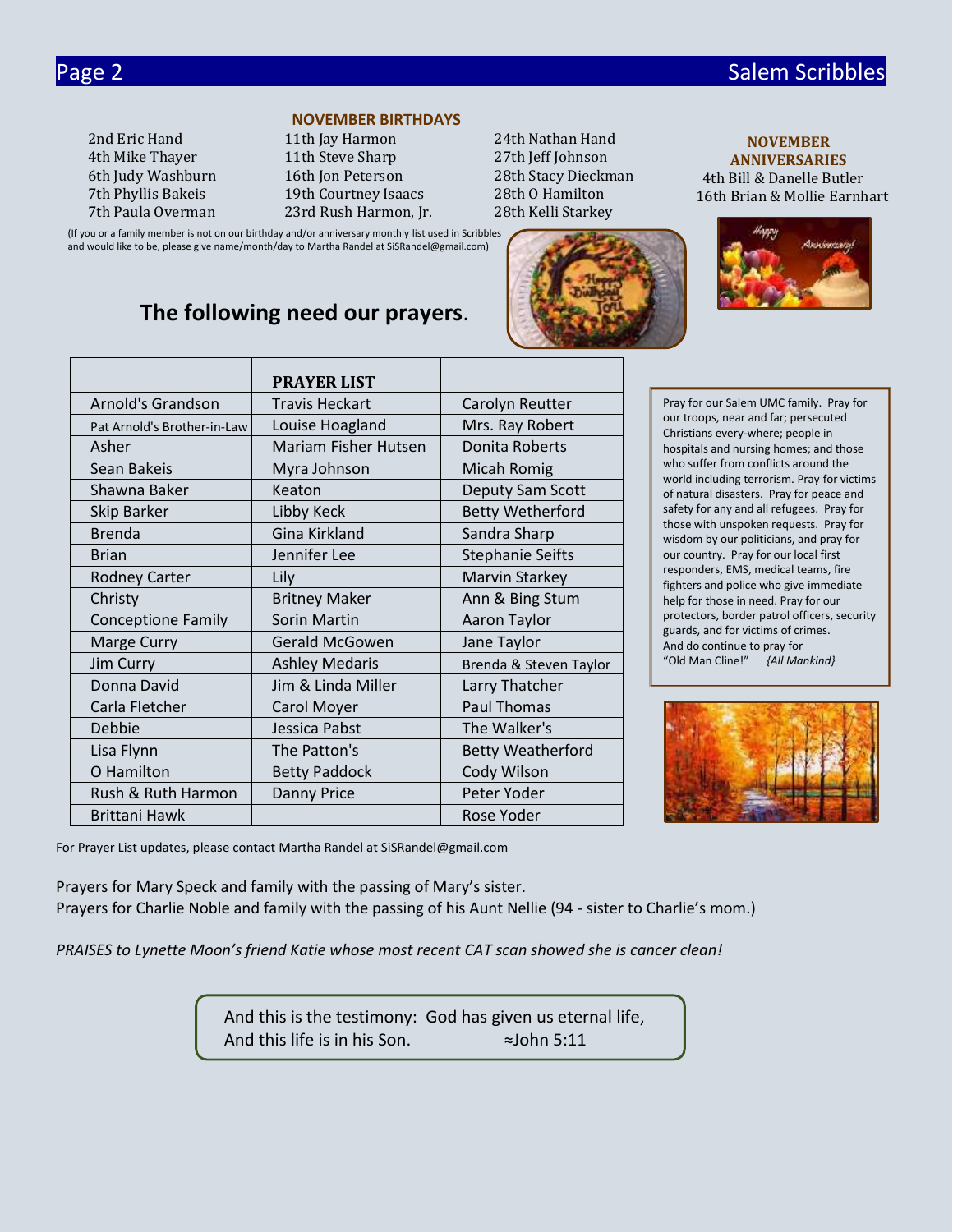# Salem Scribbles **Page 3** and the sales of the sales of the sales of the sales of the sales of the sales of the sales

# *ASK THE PASTOR*

Dear Pastor Gina,

I know you don't usually answer the same person two months in a row, but I am wondering how you are REALLY doing? I know you and Reggie had a very special oneness and All Saints Day is coming up. Are you going to be able to handle it, and how can we help you through this?

Sincerely, Lovingly Concerned

Dear Lovingly Concerned,

Thank you for your awesome question. I'm getting a little more settled with my new reality without my soulmate. There are still good days and awful days, but I know God is with me every step of the way, and I have people who love and care for me. Yes, this transition is seriously rough emotionally, mentally, financially and spiritually, but I thank Jesus that His lo[ve, strength, grace and mercy are enough to sustain me in](https://www.faithclipart.com/fca/affiliate.do?id=58&coupon=christmas) this temporary valley.

*Much love, Pastor Gina (aka PG)*

*(Continued from page 1)* Reggie's provider tendencies, I am pretty doggone sure also that he didn't know that two of his last three insurance policies (especially the mortgage insurance policy that he always told me would take care of the house after he was gone) was an accidental death policy that did not pay the claim as his death was not accidental. (Please check your policies before it is too late.) I am asking God to provide me with the resources to keep our home and other essentials. I know for sure the Lord has not brought us this far to leave us. I am applying for other part-time jobs that hopefully will not interfere with my primary responsibilities of Salem. But just in case it may from time-to-time, please forgive me.

I need to make sure I tell you that this year's Charge Conference is November 10th at Christ UMC located at 318 N Union St, Westfield, IN 46074. It starts at 3:30 pm. All members and constituents of Salem UMC are invited to attend. We must have 3-5 members plus myself in order to be counted at charge conference.

Salem Church family, you are extremely special to me, and I am so glad that the Lord has sent me this way. I wanted to thank you all for being so understanding during my time of grieving and also, I want to thank you for sincerely caring for your pastor who loves you all so very much. I'm going to make sure I let you know that as often as I can because we never know when the Lord will call any of us home. I challenge you also to let those people close to you know how much they are loved as God so loved the world that He gave His only begotten Son.

The Kamp Kirkland family thanks you all for all your heartfelt prayers, phone calls, texts, and greeting cards as we handle the many challenges before us every day. Thank you also for everything you do to make us feel accepted, respected, supported and loved as your pastor and pastor's family. We sincerely love all of you!!!!

# *Pastor Gina*

As a reminder, if anyone would like or needs to contact me, I want to make sure you have my contact information. I do accept text, email and Facebook messages. **1100 Imel Drive, Anderson, IN 46012 765-274-9874 Cell Gina.Kirkland@inumc.org 765-274-5087 Home**

# **A THANKSGIVING DAY PRAYER**

Lord, so often times, as any other day When we sit down to our meal and pray

We hurry along and make fast the blessing Thanks, amen. Now please pass the dressing

We're slaves to the olfactory *(good smelling food)* overload We must rush our prayer before the food gets cold

But Lord, I'd like to take a few minutes more To really give thanks to what I'm thankful for

# *(prayer continued)*

For my family, my health, a nice soft bed My friends, my freedom, a roof over my head

I'm thankful right now to be surrounded by those Whose lives touch me more than they'll ever possibly know

Thankful Lord, that You've blessed me beyond measure Thankful that in my heart lives life's greatest treasure

That You, dear Jesus, reside in that place And I'm ever so grateful for Your unending grace

So please, heavenly Father, bless this food You've provided And bless each and every person invited

AMEN

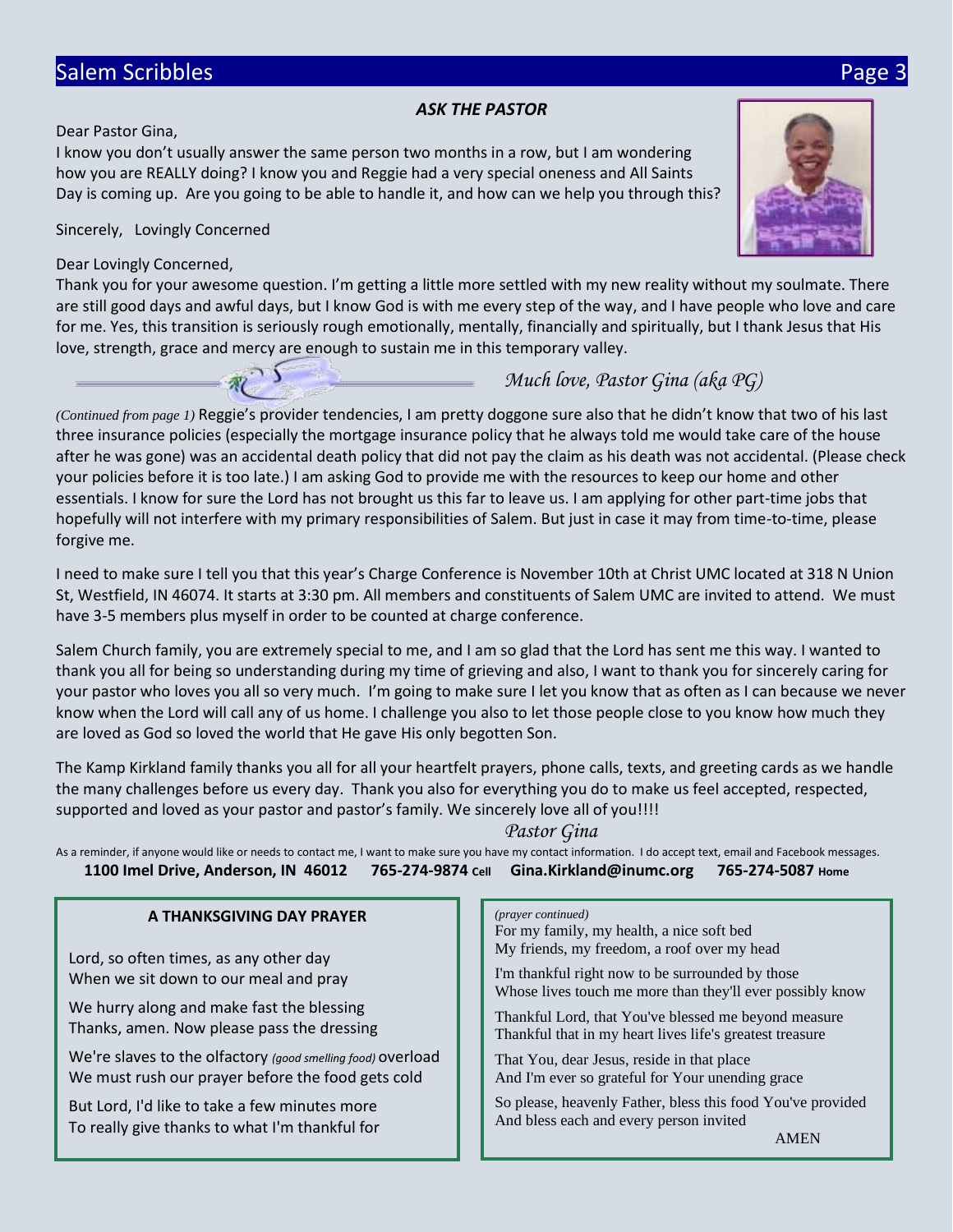# Page 4 **INFORMATION & ACTIVITIES** Salem Scribbles

### **ANNUAL CHICKEN NOODLE DINNER REPORT**

- $\checkmark$  Fifty gallons of noodles made, cooked and eaten!
- $\times$  400+ served
- $\checkmark$  Customers lines moved smoothly
- $\checkmark$  Plenty of seating for dining and visiting
- ✓ Profit \$4,258!!!

THANK YOU EVERYONE – for your donations, time, pumpkin decorations, and support for Salem's successful community outreach with our annual chicken noodle dinner!! Let's do it again in 2020! *Starr & Marshall Starkey*



### **FLETCHER PLACE CHRISTMAS DONATIONS 2019**

*Donations Requested from Salem:*

- New Clothes for Children ages 9 months age 2
- New Toys for Children ages 9 months age 2
- Monetary Donations Fletcher Place will purchase needed items with the funds
- Pork & beans

*Delivery Times: (check with Bill Butler as to where)*

Dec 2 - Dec 4

*Volunteer Times: (check with Bill Butler)* Sorting Dates and Times

Monday Dec 2 - Friday Dec 6 9 am - 12 pm or 12 pm - 3 pm

Day of the Event Date and Times

to help parents select clothing and gifts for their children Saturday Dec 7 - two options 8:30 am - 12:30 pm or 12:30 - 4:00 pm

*This year's location is:* Church Within 1125 Spruce Street Indianapolis, IN 46203

#### **ANNUAL UMW BAKE SALE REPORT**

- ✓ Over eighty one-pound bags of noodles sold out quickly this year!
- ✓ Lots of other treats and goodies sold too
- ✓ Over \$1,000 earned from Bake Sale
- $\checkmark$  A variety of pecans are still available for sale -\$10 to \$12 a bag
- $\checkmark$  UMW pens with stylus are for sale at \$2 each!

THANK YOU EVERYONE – for your donations, time, and support for UMW' bake sale and pecan sale!! *UMW - Susan O., Coordinator*

### **OCC UPDATE - Walnuts to Waveland**

Our first walnut run was made on Oct 26th - buckets of rain didn't stop the delivery of buckets of walnuts! Over 3,000 pounds of walnuts were delivered! Thanks for the help and generosity of so many, and there are still walnuts to be delivered! The season has been extended to November 9th, so plans are to deliver a final time on that date. Continue to look for the container at church to drop off your stragglers. *(See pictures on following page.)*

It is time to get organized for our shoebox packing event. Nov. 10 will be used to "pre-pack" some items and get organized. Final assembly we be done on Nov. 16, followed by an all congregation prayer for the OCC boxes on Nov 17. All 2019 OCC boxes will be delivered to designated drop off locations by Nov 18-25 during National Collection Week.

Thank you for your support and effort in making this such a successful project. Through Samaritan's Purse, Salem will be blessing sixty children with a box filled with items representing God's blessings and the most important gift of all...the knowledge of THE Christmas Child, Jesus, and His love for each of them.

*Danean Thatcher, Coordinator*

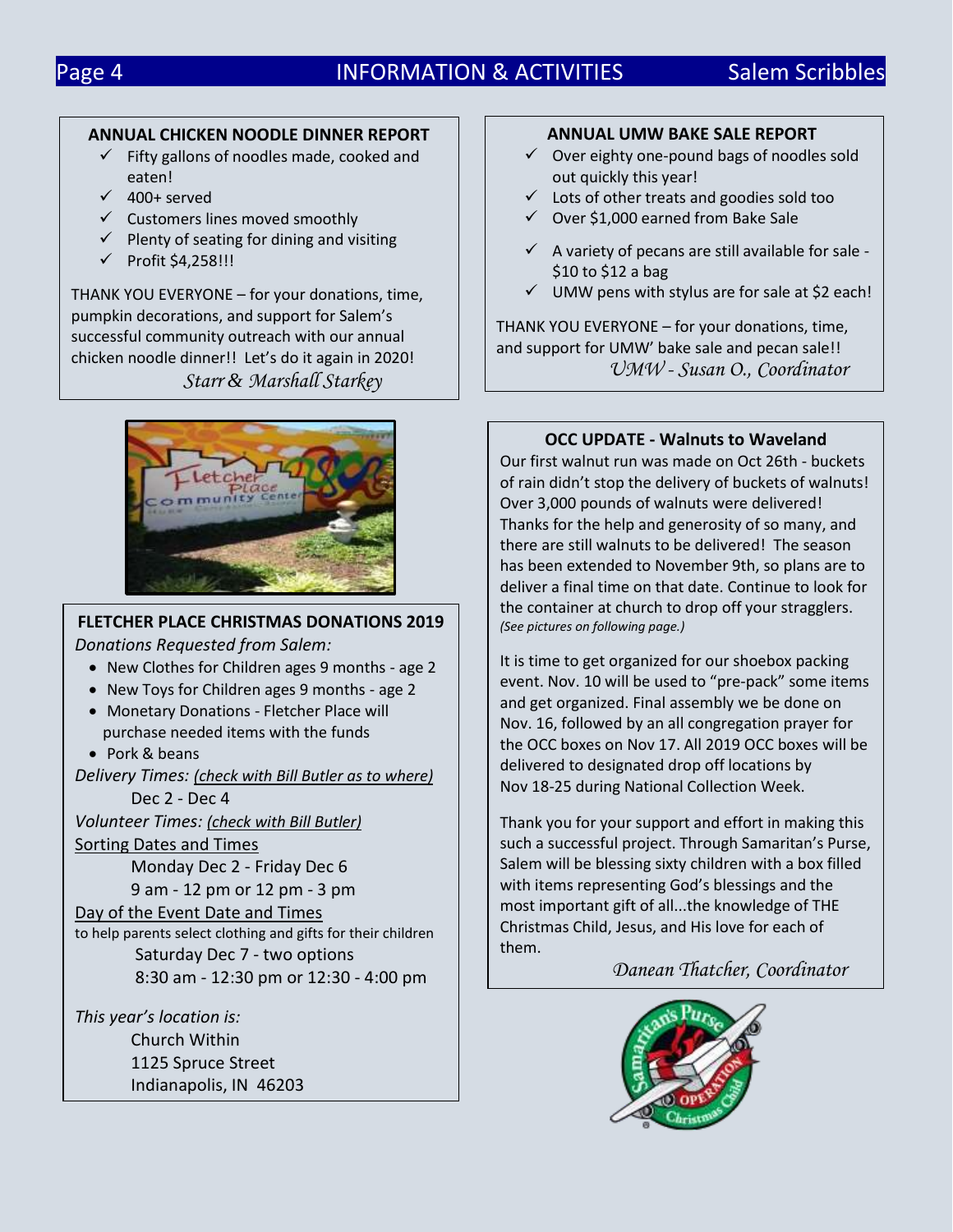# **WALNUTS FROM HERE ENDING IN WAVELAND - EARNING DOLLARS FOR OCC!!**









# **LOOSE CHANGE UPDATE**

\$44.42 was collected in the  $3<sup>rd</sup>$  quarter and paid to Lebanon's Indiana UM Children's Home. 4<sup>th</sup> quarter contributions are being collected for The Caring Center. *Andy Mehlhop, Treasurer*

# **SPECIAL EVENTS WHICH HELP MANY**

-⊊⊱ં⊰ૂ⊋

Alzheimer's Walk in Indianapolis – Mary Hamerin works for this cause by collecting financial support. She raised over \$1,200 in donations from Salem family and friends and extends a hearty thank you for your support!





Upcoming Walks/Runs

# -⊊⊱ રુંુ⊋

# **SOUND ECOLOGIES RECITAL SERIES** 2nd in the Series

On October 20th talented Charissa Garrigus presented a wonderful Piano Recital at Salem UMC - the 1st in a series of musical presentations. Next on the docket is a Composition Recital showcasing the music of Indianapolis composer, Luke Garrigus. Music featured in this program will include the world premiere of his first piano sonata, a collection of solo piano music titled "Fish Music," and more.

This free recital - the Music of Luke Garrigus will be at 5 pm on Sunday, Nov. 24th at Salem United Methodist Church.

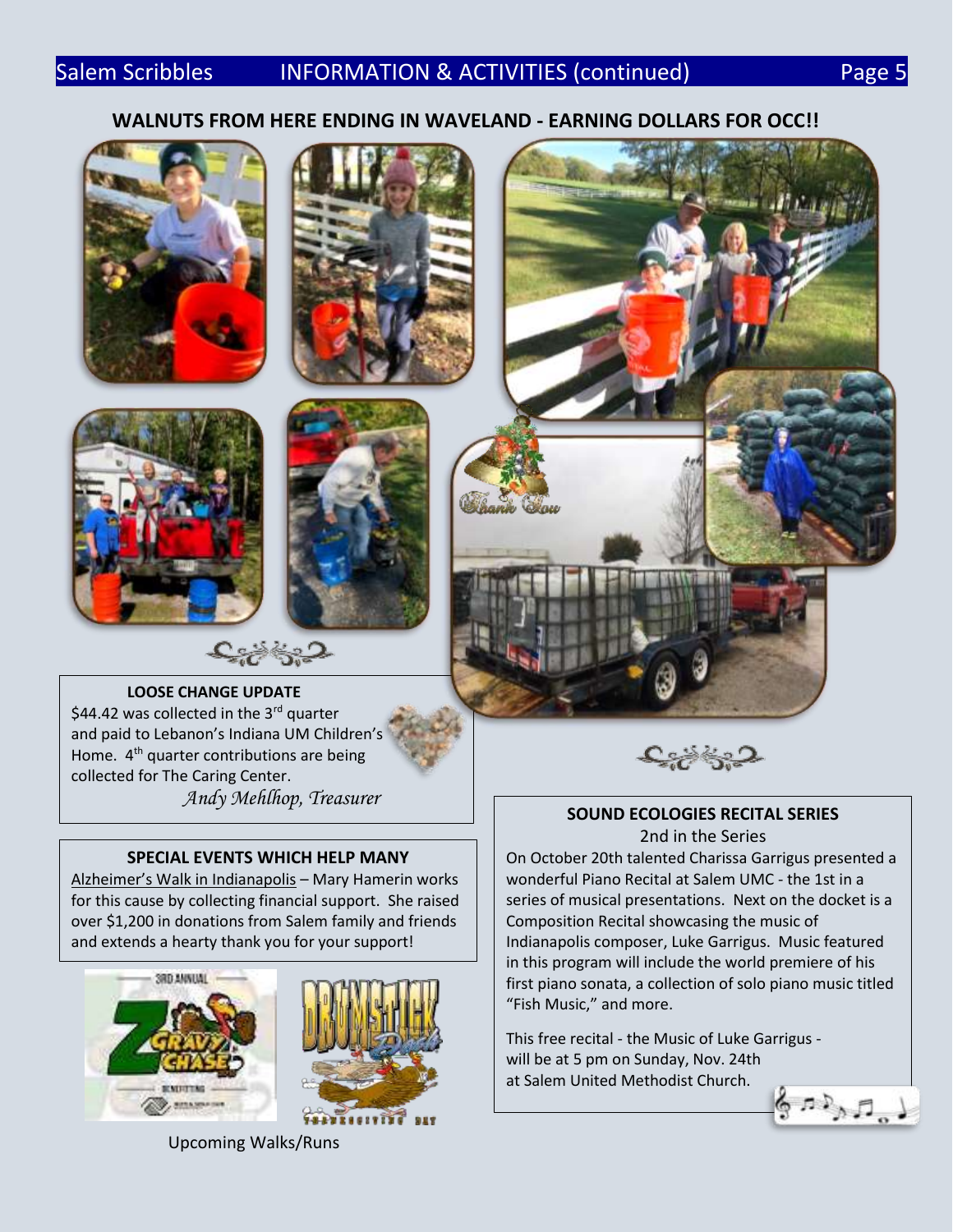# Page 6 **INFORMATION & ACTIVITIES (continued)** Salem Scribbles

# **ATTENTION!!**

#### **QUESTION**

Closets overflowing? Downsizing? What to do?

#### **ANSWER**

Begin cleaning out and gathering items now to Donate to Salem's Annual Rummage Sale Saturday, February 1, 2020.





**The First Sunday of Advent: "SALEM LIGHTS UP FOR CHRISTMAS"**

Salem congregation will again be given an opportunity to participate in the "Light Up for Christmas Eve" project initiated by the Missions Committee. Let's join together for this event on Sunday, December  $1<sup>st</sup>$  – don't miss it!!

#### **SALEM HONORS VETERANS**

Salem Veterans - on Sunday, November 10th, please bring your fellow buddies and their families to the 9:15 am Service where Veterans will be recognized and celebrated. Wear head cover, dog tag and any part of your uniform 'that still fits.' We are very appreciative of your service, so be 'at ease' and enjoy this special service for you!



#### **ANNUAL CHRISTMAS PROGRAM**

Only six weeks away, the Salem Sunday School Department is already working on plans for this year's program to be presented on December 15th at our 9:15 am Service. Youth 'of all ages' are welcome to participate. There are speaking and non-speaking parts…parts for those who like to dress in a costume, behind the scene needs…and more! Parents, grand-parents and kids – if you want to be in the program please let the coordinators know right away…Martha Randel, Natalie Kruger & Paula Overman. Dress rehearsal will be on Saturday, Dec. 14th at 10 am with *maybe* a few practices following Sunday School. Please mark your calendars now to save these times for preparing for the Christmas Program.



**GOD ON THE MOUNTAIN By Tracy Dart**

Judy Washburn recently sung this song at Salem. The lyrics are beautiful and moving. Many folks asked to have the lyrics- your request is fulfilled! Thank you, Judy, for bringing this to Salem UMC.

Life is easy, when you're up on the mountain. And you've got peace of mind like you have never known.

But things change, and you're down in the valley. Don't lose faith child, you're never alone.

For the God on the mountain, is still God in the valley.

When things go wrong, He'll make them right. And the God of the good times, is still God in the bad times.

The God of the day, is still God in the night.

We talk of faith when we're up on the mountain. But the talk comes easy when life's at its best. But it's down in the valley of trials and temptation, That's when your faith is really put to the test.

For the God on the mountain, is still God in the valley.

When things go wrong, He'll make them right. And the God of the good times, is still God in the bad times.

The God of the day, is still God in the night.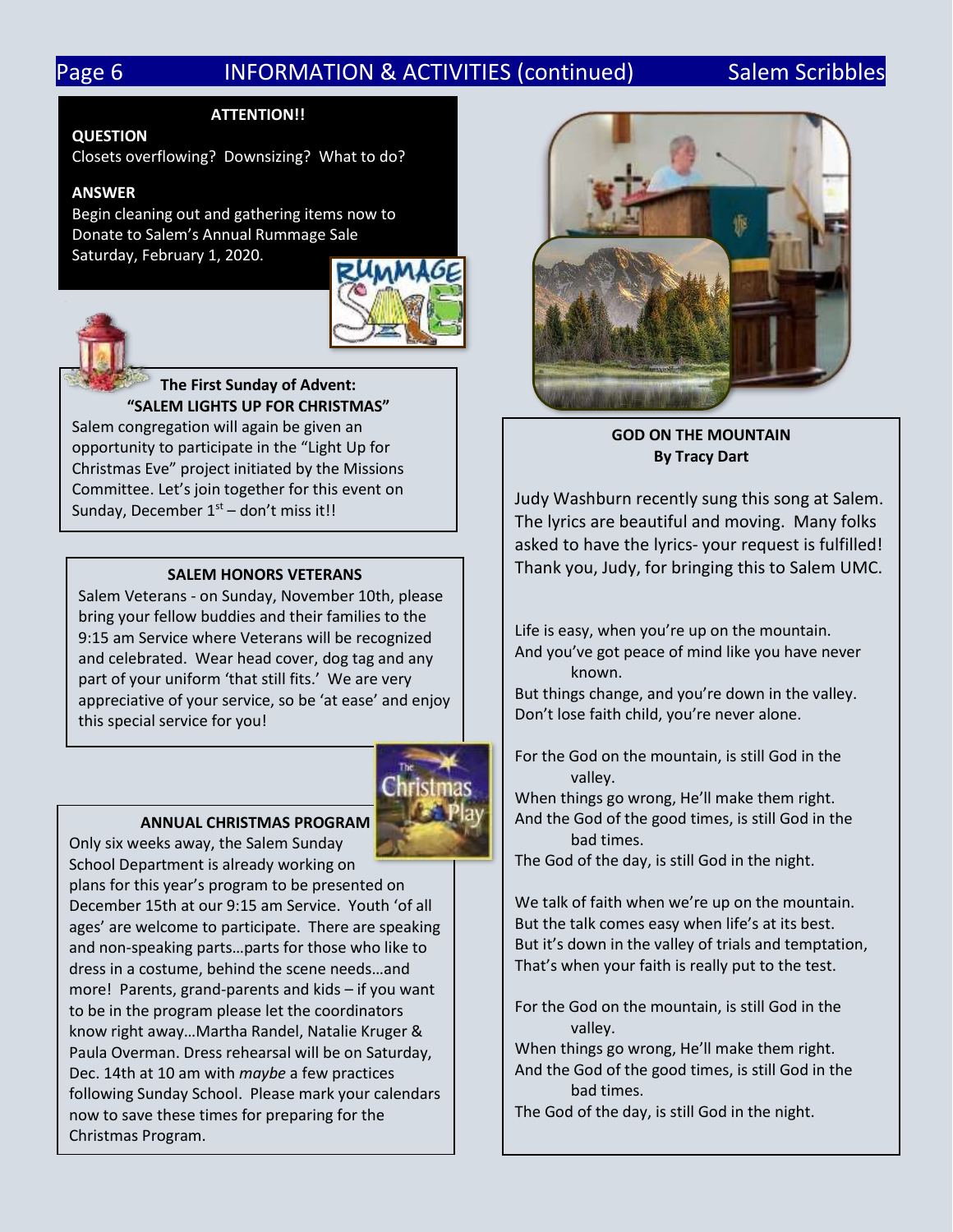# Salem Scribbles **INFORMATION & ACTIVITIES (continued)** Page 7

- Oct. generous fellowship providers**: the Ottingers, the Holmes, Dinner Leftovers by Marshall & Starr Starkey, the Croses and Margeret Yde.**
- Oct. welcoming greeters: **Marie Urick, Pat Arnold,** and **Mary Hamerin.**
- Oct. acolytes: **Rebecca, Khamiya, Kaitlyn, Sydney, Ruth, & Haven.**
- **Bob Overman** for giving the message on Laity Sunday.
- **Starr & Marshall Starkey** for chairing the annual Chicken Noodle Dinner an important fundraiser for Salem UMC.
- **ALL** who helped in anyway with the Chicken Noodle Dinner it just can't happen without all of you!!
- **UMW and ALL** who helped in anyway with their annual Bake Sale and Fundraiser…and making noodles too!
- **THOSE** who spent an October Saturday morning sprucing up Salem's parking lot, green areas and directory shrubs/flowers during the annual Fall Cleanup…**Andy M, Brian E, Eric H, John H, Larry R, Marie U & Bob O**
- **Shalom House volunteers: Laurie E, Charissa G, Luke G, Brenda N, Ottinger Family and Hand Family.**
- **Susan Ottinger** for her work with blood drives.
- **Salem Choir, Pianist Tina Hand** and **Director Luke Garrigus** for special October musical selections.
- **Virginia Crose** for coordinating The Creation Museum/The Ark trip in June 2020
- **Deb Shook** for donating her Crown of Thorns painting to Salem UMC (and thanks, Marshall for hanging pic.)







Have faith the size of a mustard seed.

# **Lectionary Readings for November**

| Lessons              | November 3rd                 | ັ<br>November 10 <sup>th</sup> | November 17th          | November 24th      |
|----------------------|------------------------------|--------------------------------|------------------------|--------------------|
| <b>Old Testament</b> | Habakkuk 1:1-4, 2:1-4        | Haggai 1:15b-2:9               | Isaiah 65:17-25        | Jeremiah 23:1-6    |
| Psalm                | Psalm 119:137-144            | Psalm 145:1-5, 17-21           | Psalm 118              | Psalm 46           |
| <b>Epistle</b>       | 2 Thessalonians 1:1-4, 11-12 | 2 Thessalonians 2:1-5, 13-17   | 2 Thessalonians 3:6-13 | Colossians 1:11-20 |
| Gospel               | Luke 19:1-10                 | Luke 20:27-38                  | Luke 21:5-19           | Luke 23:33-43      |

# **FELLOWSHIP & GREETERS for November 2019**

Please check the Fellowship/Greeter Sign-Up Clipboard to view November volunteers ad to sign up! Thank you.

**PLEASE HELP** - It's time to assemble Salem's **Christmas Eve Tealights** to be given out on the 1st Sunday of Advent. Young and old alike may gather in the Fellowship Hall after Worship Service to attach the label to each tealight. Tealights need to be ready for distribution the 1st Sunday of Advent. Thank you. *Virginia Crose - Coordinator*